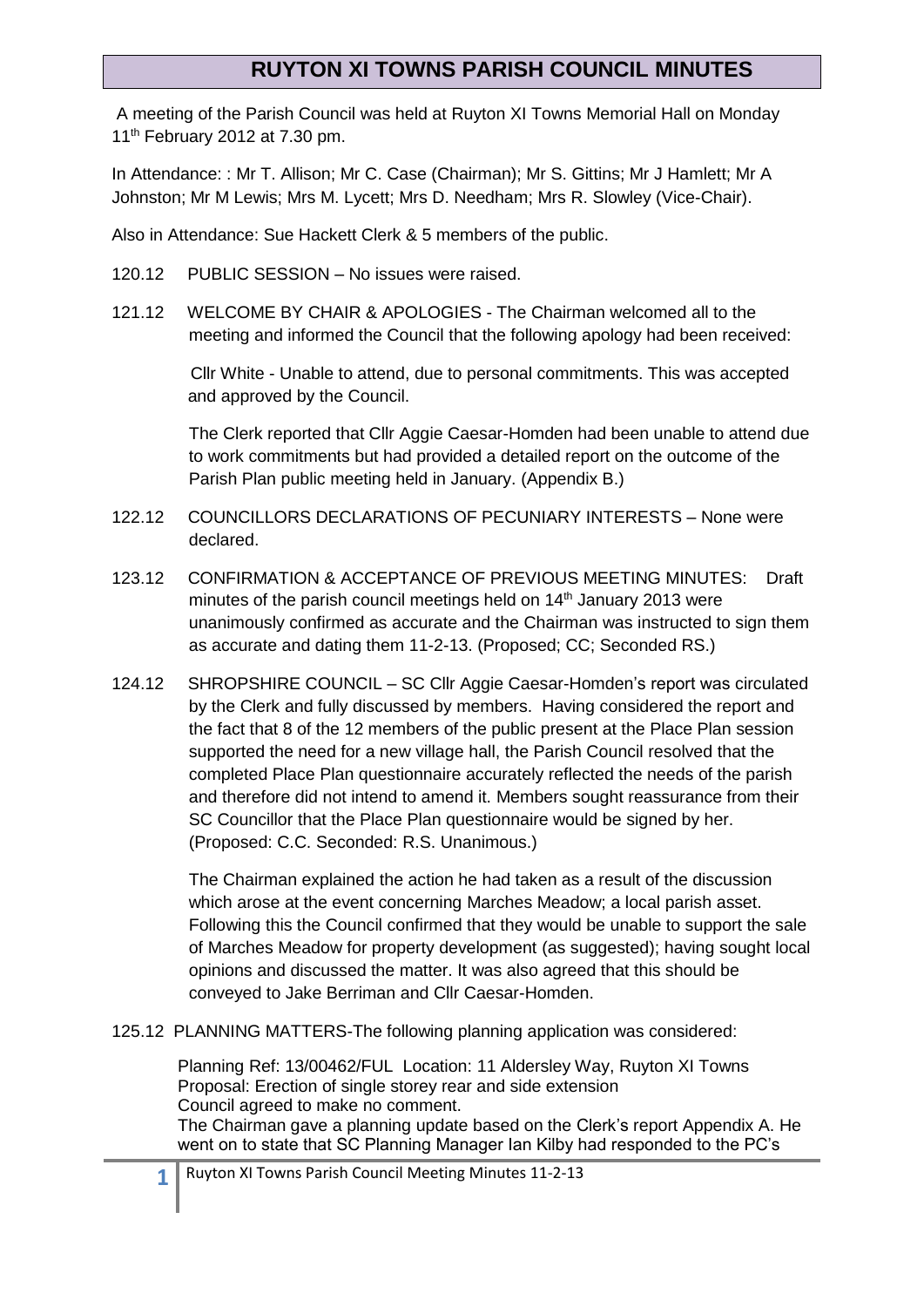# **RUYTON XI TOWNS PARISH COUNCIL MINUTES**

query and explained that the parish's SC Councillor had stated that the Parish Council's objection to planning application ref 12/03085/FUL was not considered a material planning consideration. In his opinion the PC did not require training on material planning considerations.

 Proposed Social Housing Development at Birch Grove; Ruyton XI Towns as advised by Development & Sustainability Officer; SC Housing Landlord Services Team. Members having discussed the proposals which had only been received that day, decided that the matter should be deferred to the next meeting; enabling members to consider it properly. Clerk to inform Officer.

### 126.12 HIGHWAYS & FOOTWAY LIGHTS

- a. Update by Chairman on Shotatton cross roads The Chairman suggested that MP Owen Paterson be congratulated on his recent article in the Shropshire Star which showed his commitment to the need for improvements at the cross roads and A5. He also went on to suggest that a quarterly report should be requested from the MP and SC Councillor who had also expressed her commitment to the quarterly HA & SC meetings; where such issues were discussed.
- b. The Chairman confirmed that the Council had received a response from SC that the B4397 and B5067 are under jurisdiction of SC and as such SC have power to enforce appropriate restrictions on these highways and bridges. Council agreed to forward information to Baschurch PC.
- c. 20mph speed limit informal agreement between SC and Police regarding enforcement also to be forwarded to Baschurch PC.
- d. 3 Foot way lights were reported as not functioning by various councillors:
	- Light at junction of Pound lane and Big Walls? (Clerk to obtain quote for a shade, as a result of local resident's complaint.);
	- Light outside Pentons on entrance to village;
	- Light on School Road between Perry Vale and Honeysuckle by the electricity sub-station. Clerk to inform V&W and request repairs.
- e. The Chairman reported that the leak at the bottom of Grug Hill had been fixed.

#### 127.12 FINANCE

- a. Payments The Clerk presented a payment required as a result of an underpayment previously made. Chq 343 V&W Electrics Ltd £9-48. This was authorised by the Council and Cllrs Lycett and Case were instructed to check the payment and sign the cheque. (Proposed CC; Seconded RS.)
- b. Bank Account The Clerk informed the Council that the balance at the bank as at 31/1/2013 was £33,531-39; which included interest earnt during the month of £8-06. She went on to add that she had completed the annual VAT Return and expected the Council to receive £227.90 as a refund.
- 128.12 CLERK'S UPDATE REPORT & COMMUNICATION See Appendix A The Clerk particularly stressed the need for would be parish councillors to apply for their nomination packs direct to Shropshire Council. If additional information was required could they please bring their forms to the March meeting at 7.15pm. Several emails had been circulated with all relevant dates to be noted; particularly **noon 5th April 2013** which was the deadline for nominations to be submitted. It was also agreed that the Clerk and Chairman would respond to the SALC Survey on behalf of the PC due to time constraints.